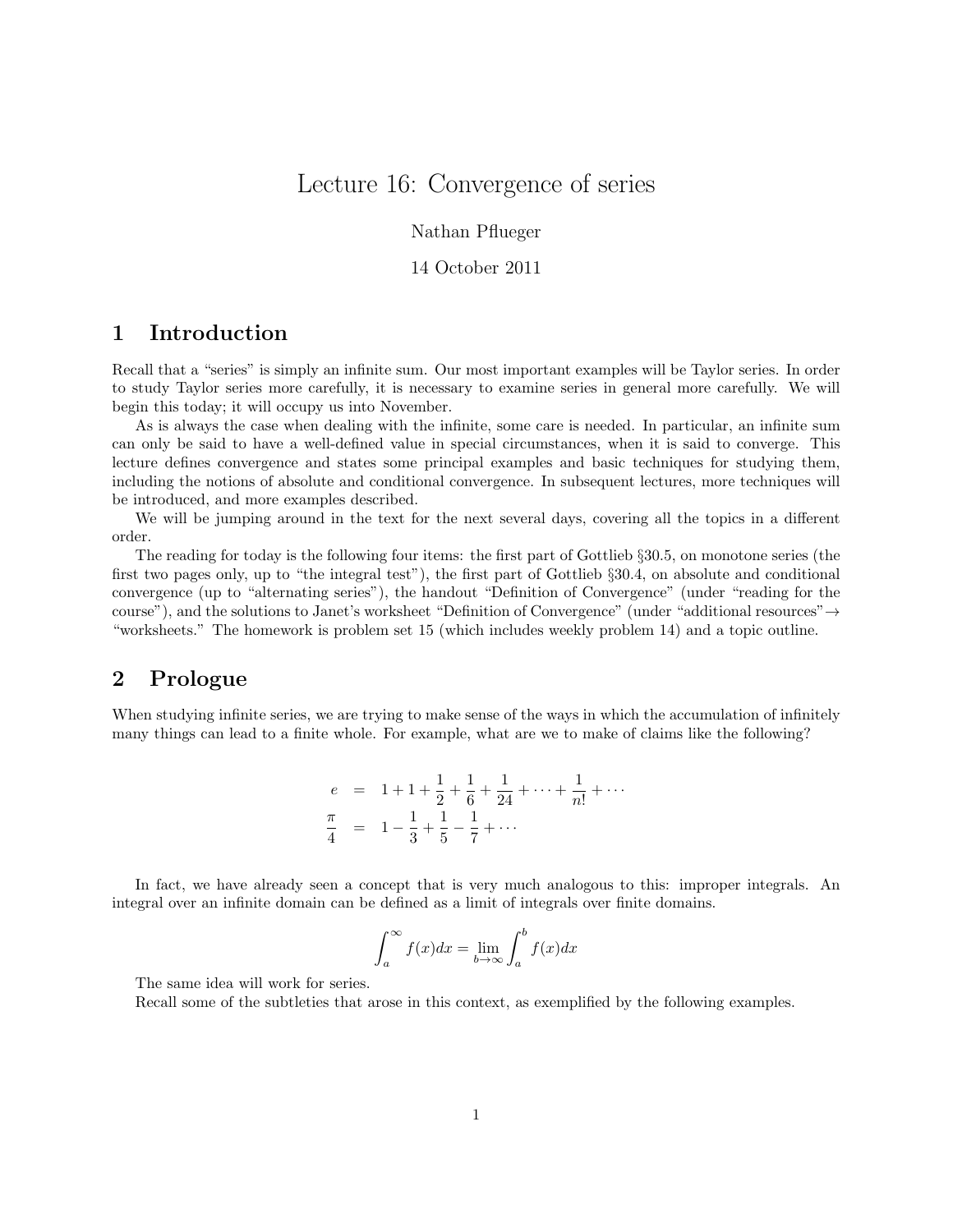$\int^{\infty}$ 1 1  $\frac{1}{x^2}dx$  Converges to a finite value (1).  $\int^{\infty}$ 1 1  $\frac{1}{x}dx$  Diverges to infinity, despite a very similar shape to the above.  $\int^{\infty}$ 0  $\sin x dx$  Diverges due to oscillation.

The same sort of phenomena will also occur in the context of series. In fact, there are cases where series can be studied using improper integrals, and vice versa; we will see one example, in the form of the "integral test," later in the course.

#### 3 Definition of convergence

Just like with improper integrals, the definition of the value of a series proceeds from a known notion – finite sums – and proceeds to series by taking a limit. The series is said to converge or diverge according to whether this limit exists (and is finite) or not.

Definition 3.1. The sum of an infinite series is

$$
\sum_{k=1}^{\infty} a_k = \lim_{n \to \infty} \sum_{k=1}^{n} a_k.
$$

If this limit exists, the series is said to converge. If the limit does not exist, the series is said to diverge.

It is worth pointing out that some authors refer to a series where this limit goes to  $\infty$  or  $-\infty$  as converging to  $\infty$  or  $-\infty$ . There is a way to may this precise. It is a matter of terminology whether such series are said to converge or not. For our purposes, we will say that they diverge (or sometimes, "diverge to  $\infty$ " or "diverge to  $-\infty$ ).

We will often speak about the partial sums of a series.

**Definition 3.2.** The *nth partial sum* of a series is the sum of the first n terms in the series. It is often denoted by  $s_n$ .

Notice that the partial sums of a series form a sequence, and the limit of this sequence (as  $n$  goes to infinity) is the sum of the series.

## 4 Zeno's paradox

Thinking about infinite series leads to various paradoxes that have been historically notable. I will mention one form of Zeno's paradox, which traditionally goes back Zeno of Alea, a pre-Socratic philosopher. This paradox played a significant role in the work of Aristotle, and continues to be an important example.

Another form of Zeno's paradox is described in the excerpt from Tolstoy that I uploaded earlier, concerning Achilles and the tortoise. We consider the form that is stated in terms of a traveling arrow.

The paradox can be stated as follows. Suppose that an arrow is traveling the distance between an archer and a target. Then the arrow must do all of the following things:

- It must travel half of the distance.
- It must travel half of the remaining distance  $(\frac{1}{4}$  of the total).
- It must travel half of the remaining distance  $(\frac{1}{8}$  of the total).
- $\bullet$  ...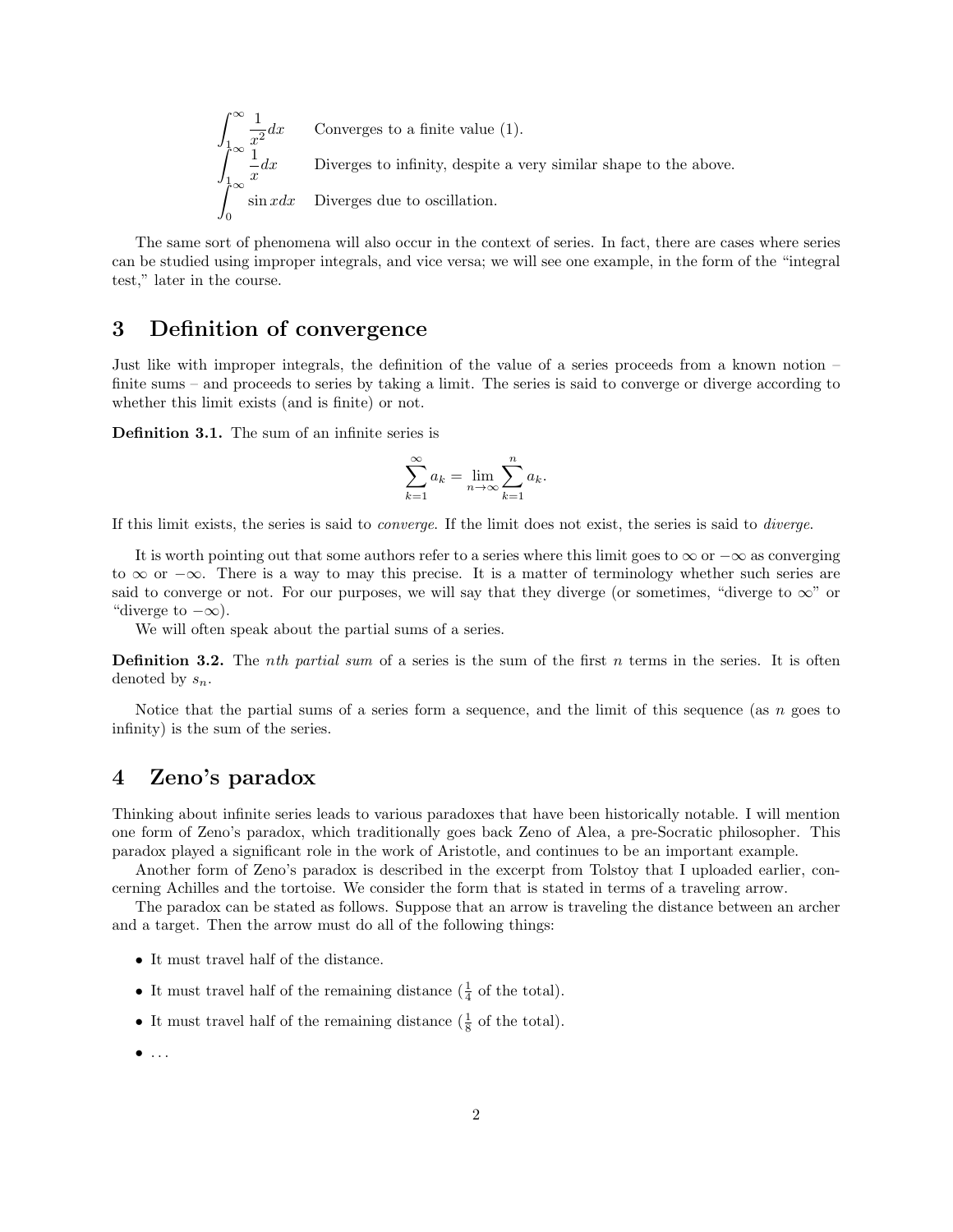The trouble is that this list is infinite in principle. Therefore, to travel all the way to the target, the arrow must travel an infinite number of steps in a finite amount of time. This, Zeno concludes, is impossible, and therefore all movement is an illusion.

What does this have to do with series? We can think about the distance that the arrow travels after it completes some number of these steps. After 1 step, is has traveled  $\frac{1}{2}$  of the way. After 2 steps, it has traveled  $\frac{1}{2} + \frac{1}{4} = \frac{3}{4}$  of the way. After 3 steps, it has traveled  $\frac{1}{2} + \frac{1}{4} + \frac{1}{8} = \frac{7}{8}$  of the way. A pattern is starting to emerge. After n steps, the total portion of the distance to the target that the arrow has traveled is

$$
\frac{1}{2} + \frac{1}{4} + \frac{1}{8} + \dots + \frac{1}{2^n}
$$

From the first couple guesses, you might conclude that this should always be equal to  $\frac{2^n-1}{2^n}$ . This is correct. This can also be written more suggestively as  $1 - \frac{1}{2^n}$ .

How you resolve this paradox from a philosophical standpoint is up to you. For me, the resolution is this: it is possible to do an infinite number of things in a finite amount of time. This was a surprisingly difficult idea to swallow, historically. In any case, here is a question: after performing the infinitude of steps described above, how far will the arrow have travelled?

The answer should be the sum  $\frac{1}{2} + \frac{1}{4} + \frac{1}{8} + \cdots$ , or alternatively  $\sum_{k=1}^{\infty} \frac{1}{2^n}$ . By our definition in the previous section, this should be  $\lim_{n\to\infty} (1-\frac{1}{2^n})$ , which is 1. So upon carrying out these infinitely many steps, the arrow has travelled the entire distance to the target. This makes sense: if any given point between the archer and target is chosen, the arrow eventually reaches that point. So it covers the entire distance between the two points (except, in some sense, the exact point of hitting the target, but this has "length 0").

$$
1 + \frac{1}{2} + \frac{1}{4} + \frac{1}{8} + \dots + \frac{1}{2^n} + \dots = 1
$$

This is the most basic example of a geometric series. All of the ideas of geometric series in general are contained within it; we will discuss the more general case in a later class.

As a slightly more complicated example, consider this infinite series.

$$
\frac{1}{2} - \frac{1}{4} + \frac{1}{8} - \frac{1}{16} + \frac{1}{32} - \dots
$$

Will this also converge to something? It is possible to make up a story in this case as well. Suppose that you are standing on a long field, and you want to walk one third of the way across it, but you are only capable of measuring half of known distances. Maybe you overshoot, by walking halfway across it. Now you need to walk back one third of the way across the distance you just traveled. Again, you overshoot by walking back over half of the distance just traveled  $(\frac{1}{4}$  of the total field). Now you've overshot again, and need to travel back one third of the way back over that distance; so walk half of the way back over that distance  $(\frac{1}{8}$  of the total field). Continuing in this way, the distance from the end that you started at will be  $\frac{1}{2}$ , then  $\frac{1}{2} - \frac{1}{4}$ , then  $\frac{1}{2} - \frac{1}{4} + \frac{1}{8}$ , and so on. But the distance to  $\frac{1$ performing all of these steps, you will converge to  $\frac{1}{3}$ . This rough sketch suggests that

$$
\frac{1}{2} - \frac{1}{4} + \frac{1}{8} - \frac{1}{16} + \frac{1}{32} - \dots = \frac{1}{3}
$$

We will later study geometric series, and how to sum them, more systematically.

#### 5 What is  $0.\overline{9}$ ?

It is amazing how much people are capable of arguing (especially on the internet) about the following question: what number is  $0.\overline{9}$ ? If this notation is not familiar, it denotes  $0.99999999...$ , where the 9s go on forever.

Expressed in terms of a series, this question can be rephrased: what is the value of the following infinite sum?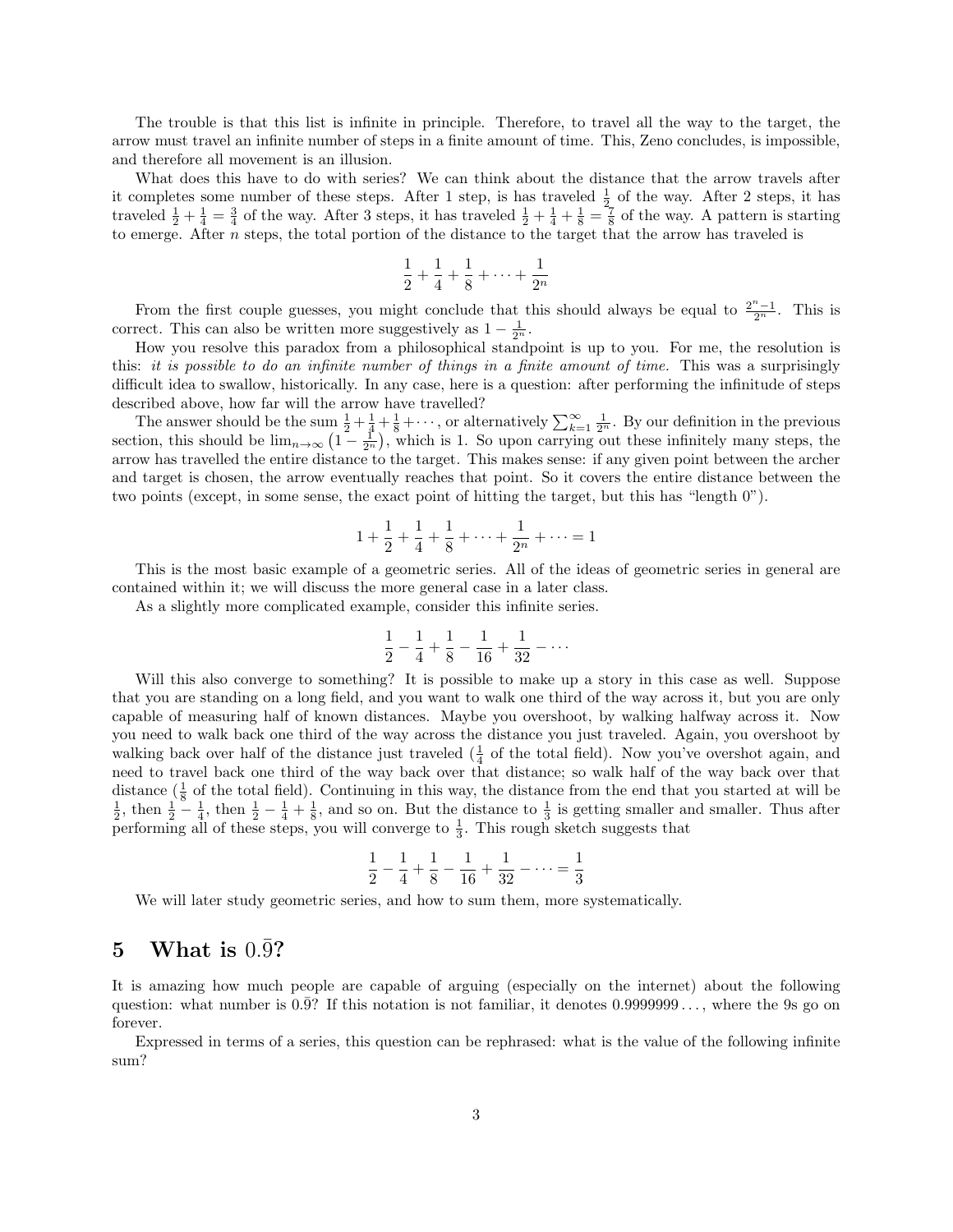#### $0.9 + 0.09 + 0.009 + 0.0009 + \cdots$

Using  $\Sigma$  notation, the question becomes: what is  $\sum_{k=1}^{\infty} \frac{9}{10^k}$ ?

There is only one possible number that makes sense: 1. But the usual objection is: "how can the sum be 1, if the terms never actually reach it?" This question really gets to the heart of what series and convergence are all about.

What is true is that the *n*th partial sum, that is, the sum of the first *n* terms, is  $1 - \frac{1}{10^n}$ . Of course, this is less than 1. As  $n$  goes to infinity, this value becomes arbitrarily close to 1 itself. The limit, then, is  $\lim_{n \to \infty} (1 - \frac{1}{10^n}) = 1$ . Therefore  $\sum_{k=1}^{\infty} \frac{9}{10^k} = 1$ , and  $0.\overline{9} = 1$  also.

The point here is that the sum of a series is not any particular partial sum: it is what lies at the end of all of the partial sums; it is the value that the partial sums become arbitrarily close to, whether they ever reach it or not. This idea is expressed by the concept of a limit.

Regarding the controversial decimal 0.9999 . . . itself: it is true that whether this is equal to 1 is in some sense a matter of notation. However, if you wish to say that this decimal is not equal to the number 1, you have a heavy burden of explaining what, if not a number, this thing is meant to represent. The important distinction, which is very easy to forget, is that there is a difference between a number in itself and a decimal representation of that number. A number is just a quantity. It is a quantity whether we write it in any symbols or not. Decimals are symbols used to describe numbers, but they cannot do it perfectly; all they can do is provide a series of better and better approximations (for example,  $pi$  is not 3, nor 3.1, nor 3.14, but it is the limit of an infinite sequence that begins with these values and adds one more decimal place each time).

I also will remind you that this discussion of decimals is very much analogous to how you should view Taylor series. Each Taylor approximation gets a little bit closer to a function. None ever reaches it, but the Taylor series, in its totality and regarded as a limit, may well get all the way there, just as the infinite decimal 0.9999 . . . does get all the way to 1 as a limit.

As an aside: one standard response to the argument above is that 0.999 . . . is infinitely close to 1, but not quite 1. You might say that it is  $1 - \epsilon$ , where  $\epsilon$  is infinitely small, but not 0. Quantities like this  $\epsilon$  are called infinitesimals, and it is possible to make them coherent. However, it requires some care to do this properly, since many apparent paradoxes will arise. The study of infinitesimal numbers forms an important part of the subject of nonstandard analysis, which many people prefer as an alternative to the usual foundations of calculus.

#### 6 The harmonic series

The following series is traditionally called the harmonic series.

$$
1 + \frac{1}{2} + \frac{1}{3} + \frac{1}{4} + \cdots
$$

In  $\Sigma$  notation, this is written  $\sum_{n=1}^{\infty}$  $k=1$ 1  $\frac{1}{k}$ .

The term "harmonic" comes from the fact that when a string of length 1 is plucked, it produces sounds at wavelengths  $1, \frac{1}{2}, \frac{1}{3}, \frac{1}{4} \cdots$  (though by no means all with equal energy). The properties of the series are not really very related to the properties of such strings.

Does this series converge or diverge? It looks like in might converge, since the terms go to 0. On the other hand, the function  $f(x) = \frac{1}{x}$  goes to 0 as x goes to  $\infty$  as well, but its improper integral diverges.

In fact, we will later cover the integral test, which shows that the divergence of  $\int_1^{\infty} \frac{1}{x} dx$  implies the divergence of the harmonic series as well. In fact, the nth partial sum of the harmonic series is very close to  $\ln n$ ; in particular, while the partial sums do diverge to infinity, they do it quite slowly.

Here is an elementary argument for why the harmonic series diverges.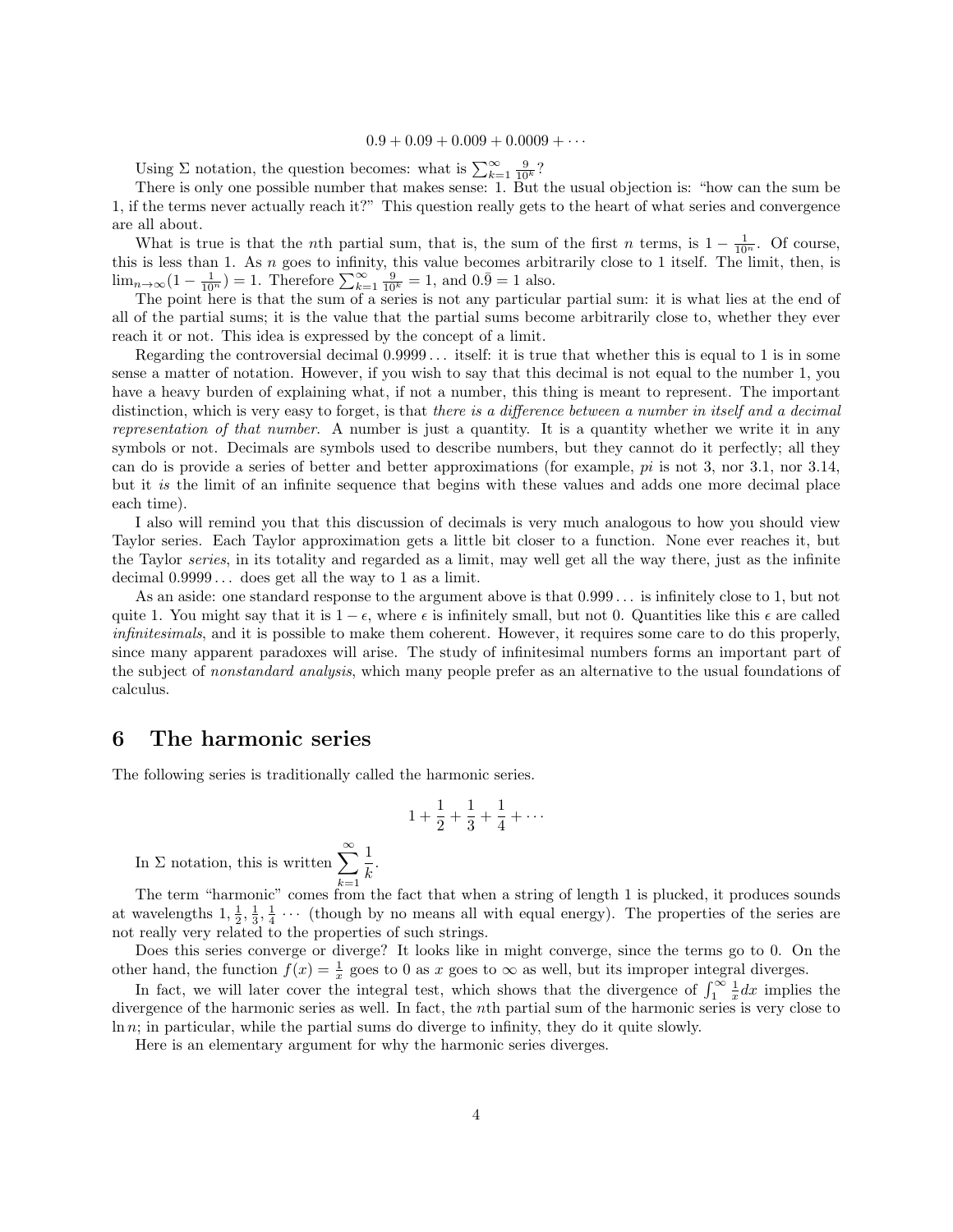- There are 2 terms that are at least  $\frac{1}{2}$  (1 and  $\frac{1}{2}$ ).
- There are 2 terms that are smaller than  $\frac{1}{2}$ , but at least as large as  $\frac{1}{4}$  ( $\frac{1}{3}$  and  $\frac{1}{4}$ ). Their sum must be at least  $2 \cdot \frac{1}{4} = \frac{1}{2}$ .
- There are 4 terms that are smallest than  $\frac{1}{4}$ , but at least as large as  $\frac{1}{8}$  ( $\frac{1}{5}$ ,  $\frac{1}{6}$ ,  $\frac{1}{7}$ , and  $\frac{1}{8}$ ). Their sum is at least  $4 \cdot \frac{1}{8} = \frac{1}{2}$ .
- There are 8 terms that are smaller than  $\frac{1}{8}$ , but at last as large as  $\frac{1}{16}$ . Their sum is at least  $8 \cdot \frac{1}{16} = \frac{1}{2}$ .

Continuing this process, we will obtain an infinite number of "blocks" of the series, each of which has sum at least  $\frac{1}{2}$ . Therefore, the total sum is at least  $\frac{1}{2}$ , and at least  $\frac{1}{2} + \frac{1}{2}$ , and at least  $\frac{1}{2} + \frac{1}{2} + \frac{1}{2}$ , and so on. So in fact, this sum diverges to infinity.

Now consider the harmonic series's more tolerable sister, which is called the *alternating harmonic series*.

$$
1 - \frac{1}{2} + \frac{1}{3} - \frac{1}{4} + \frac{1}{5} - \frac{1}{6} + \dots
$$
  
+1 $\frac{1}{7}$ .

In  $\Sigma$  notation, this is  $\sum_{n=1}^{\infty}$  $k=1$  $(-1)^{k+1}\frac{1}{k}$ 

This series, in fact, converges. Here is how to see this: the partial sums move to the left, then the right, then the left again, and so on. Adding each term retraces part, but not all, of the distance added by the previous term. So the partial sums are zeroing in on something. Since the terms themselves go to 0, this zeroing in gets more and more precise, and must converge to some limit. This argument will be made precise later by the alternating series test.

In fact, the alternating harmonic series should be familiar: it is the Taylor series for  $\ln x$ , with center  $c = 1$ , evaluated at  $x = 2$ . So the sum of the alternating harmonic series is, in fact, the natural logarithm of 2.

# 7 Monotone series

A series is called monotone if all of its terms are positive, or all of its terms are negative.

The nice thing about monotone series is that they cannot oscillate at all; if they diverge, then they diverge to  $\pm\infty$ . This is expressed by the following principle.

**Theorem 7.1.** A monotone series converges if and only if its partial sums are bounded.

Here "bounded" means that there is some finite interval in which all of the partial sums lie. We mention two examples for now.

First, consider the harmonic series. It is monotone (all terms are positive), and its partial sums are unbounded (they grow arbitrarily large). Therefore, by this theorem, the harmonic series diverges.

Second, consider the series  $\sum_{k=1} \infty (-1)^k$ . This can be written  $-1 + 1 - 1 + 1 - 1 + \cdots$ . The partial sums are all either −1 or 0, so they are bounded. But the series is *not* monotone, since the terms change between positive and negative sign. Therefore, this theorem does not apply. In fact, this series diverges.

#### 8 Absolute convergence

There is a fundamental difference between the harmonic series  $\sum_{k=1}^{\infty} \frac{1}{k}$ <br> $\sum_{k=1}^{\infty} (-1)^{k+1} \frac{1}{k}$ . Both have the same terms, but different signs. As a have the same terms, but different signs. As a result, one diverges, while the other  $\sum_{k=1}^{\infty}(-1)^{k+1}\frac{1}{k}$ . Both have the same terms, but different signs. As a result, one diverges, while the other converges. In some sense, the alternating series gets lucky: although it has no right to converge based on the sizes of its terms, it still gets away with converging by cleverly interlacing positive and negative signs.

It happens that it is often useful to know whether a series converges by this sort of "luck" or not. Thus we define another notion, which is a more strict condition than convergence.

 $\bullet$  ...